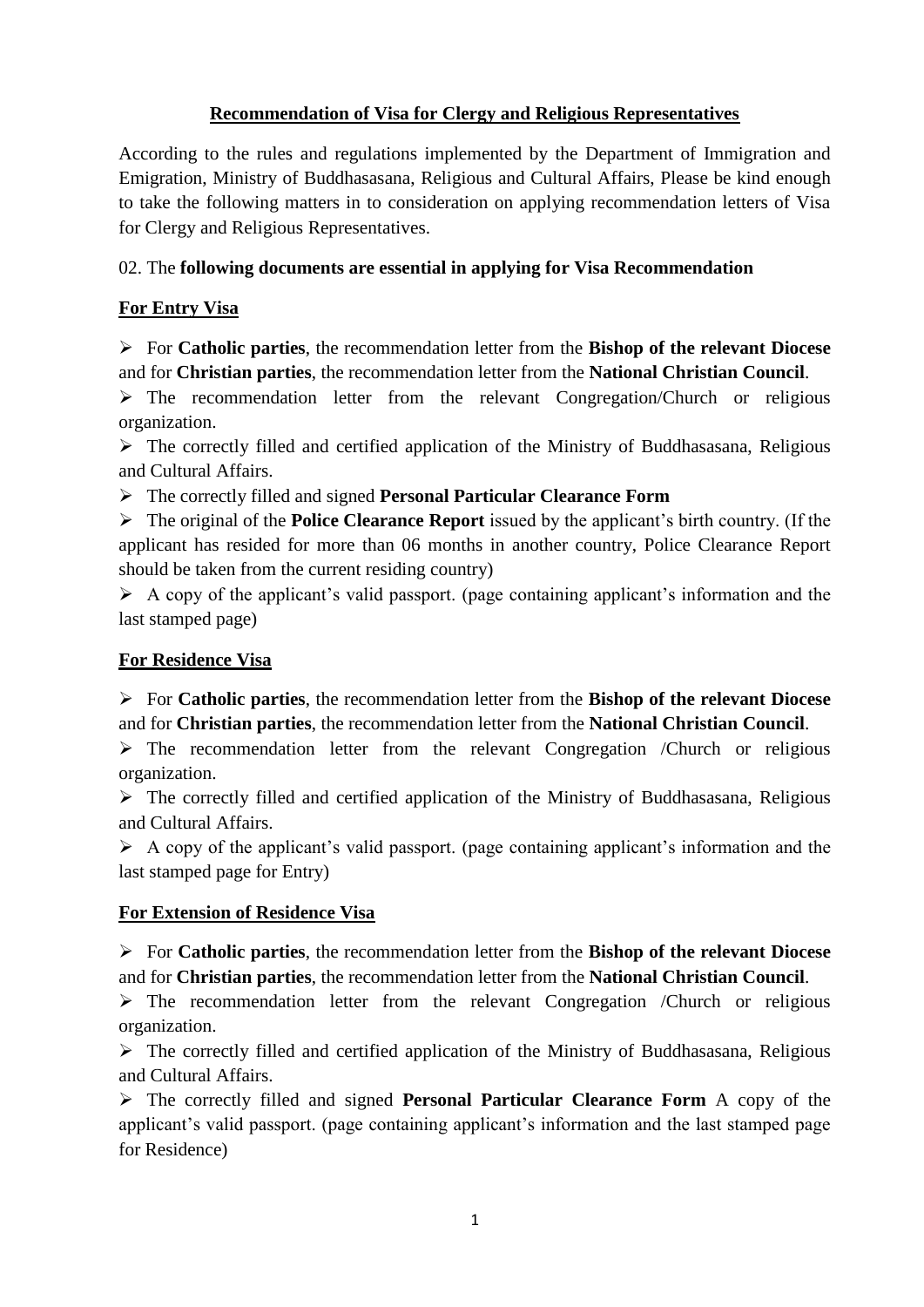**The parts of the Personal Particular Clearance Form mandatory to be filled, should not be kept empty**. (The purpose of the visit, the details of the sponsors, the duration of the stay etc..)

 The above mentioned documents should be complete. Please be aware that incomplete applications or documents can be rejected.

# **Please be kind enough to bring 04 photocopies of each of the above mentioned documents along with the originals.**

03. On issuing recommendations for the above mentioned Visa types, the duration of validity of the Visa will be recommended as 01 month for Entry Visa, 01 year for Residence and Extension of Residence Visa. For this, the **applicant's passport should be valid for 06 months post the recommended visa validity period**.(Please be aware that on occasions where the prior condition is not fulfilled, the recommended duration of validity of the Visa will be adjusted accordingly)

04. As the process of obtaining clearance takes time, please submit the necessary documents to the Ministry of Buddhasasana, Religious and Cultural Affairs through the Department of Christian Religious Affairs, **at least 03 months prior** to the date of Visa expiry or the date of expected arrival to Sri Lanka.

# On obtaining clearance, **please refrain from submitting the relevant documents directly to the Ministry of Defense or Ministry of Buddhasasana, Religious and Cultural Affairs**

 The Ministry of Buddhasasana, Religious and Cultural Affairs has advised the applicants not to give frequent calls to the Ministry and Defense Ministry during the time period taken to obtain clearance, and to refrain from entering the premises of the Ministry of Defense during this time period.

 $\triangleright$  The applicants should refrain from trying to obtain clearance through various leaders, sponsors or higher officials.

 $\triangleright$  Please use the application (Personal Particular Clearance Form) issued by the Ministry of Defense according to the new methodology, on applying for clearance.

05. Please note that the **above procedures and regulations can be subjected to changes in the future** according to the rules and regulations implemented by organizations as the Department of Immigration and Emigration and the Ministry of Defense.

If there is any doubt or problem regarding the above mentioned matters, please call 011- 2665584 and be clear before coming to the department with the applications.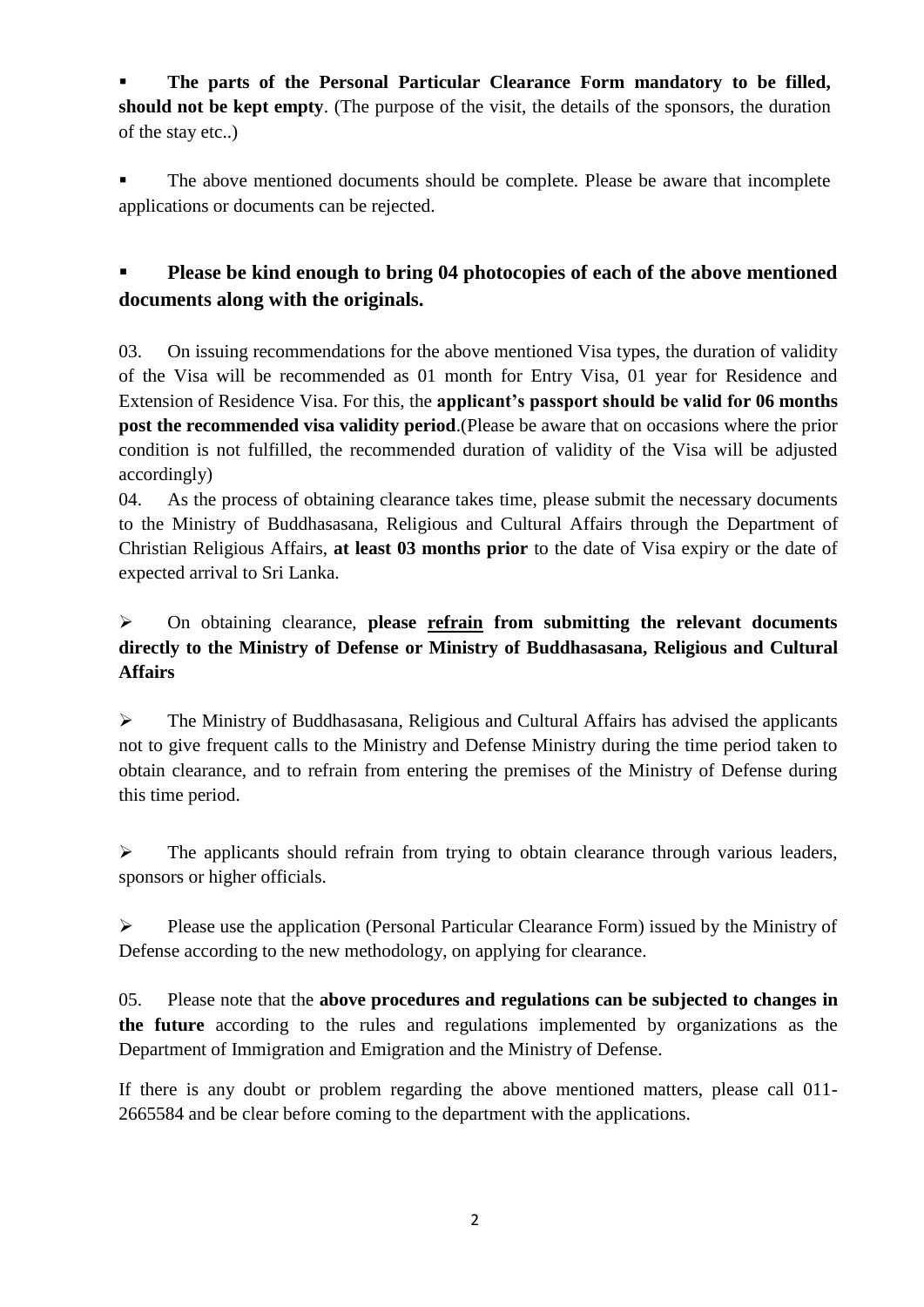# **PERSONAL PARTICULAR FORM FOR THE CLEARANCE**

| 1. Family name :-<br>XXXXXXXXXXXXXXXXXX                                                                                                                                            |                                                             |                                         |  | Passport Size                                         |  |             |                        |  |                                            |  |
|------------------------------------------------------------------------------------------------------------------------------------------------------------------------------------|-------------------------------------------------------------|-----------------------------------------|--|-------------------------------------------------------|--|-------------|------------------------|--|--------------------------------------------|--|
| 2. First Name :-<br>XXXXXXXXXXXXXXXXXX                                                                                                                                             |                                                             |                                         |  | Photograph to be<br>attached                          |  |             |                        |  |                                            |  |
| 3. Middle name :-<br>XXXXXXXXXXXXXXXXXX                                                                                                                                            |                                                             |                                         |  |                                                       |  |             |                        |  |                                            |  |
| 4. Maiden name, if any :-                                                                                                                                                          |                                                             | XXXXXXXXXXXXXXXXXX                      |  |                                                       |  |             |                        |  | (Front<br>appearance                       |  |
| 5. Date of Birth :-                                                                                                                                                                |                                                             | XXXXXXXXXXXXX                           |  | 6. Place of birth :-                                  |  | <b>XXXX</b> |                        |  | $\bigcap$ $\mathcal{F}$ XZ A $\mathcal{F}$ |  |
| 7. Nationality at birth :-                                                                                                                                                         |                                                             | XXXXXXXXXXXXX                           |  | 8. Religion :-<br>9. Faction/Group :- xx<br>XX        |  |             |                        |  |                                            |  |
| 10. Present Nationality :-                                                                                                                                                         | XX                                                          |                                         |  | 11. Sex :-                                            |  | XX          |                        |  |                                            |  |
| 12. Marital status:                                                                                                                                                                | Single                                                      | Married                                 |  | Separated                                             |  | Widow(er)   |                        |  | Divorced                                   |  |
| 13. Permanent address and<br>Telephone No.                                                                                                                                         | 14. Present address (if different) and<br>Telephone/Fax No. |                                         |  | 15. Office Telephone No.<br>Office Fax No.<br>E-mail: |  |             |                        |  |                                            |  |
| *Please write your address in<br>your Country                                                                                                                                      |                                                             | *Please write your address in Sri Lanka |  |                                                       |  |             | *Official Details      |  |                                            |  |
| 16. Passport Number                                                                                                                                                                |                                                             | 17. Type of Passport:-                  |  |                                                       |  | Numbers :-  | 18. Previous Passport  |  |                                            |  |
| $\ast$                                                                                                                                                                             |                                                             | $\ast$                                  |  |                                                       |  |             | * If Have              |  |                                            |  |
|                                                                                                                                                                                    |                                                             |                                         |  |                                                       |  |             |                        |  |                                            |  |
| * Please Write Necessary Answer (Don't Write Not Applicable)<br>19. Account Details (Mandatory to fill)<br><b>Account Number</b><br>Name of the Bank<br>Country<br>Type of Account |                                                             |                                         |  | Date opened                                           |  |             |                        |  |                                            |  |
|                                                                                                                                                                                    |                                                             |                                         |  |                                                       |  |             |                        |  |                                            |  |
|                                                                                                                                                                                    |                                                             |                                         |  |                                                       |  |             |                        |  |                                            |  |
|                                                                                                                                                                                    |                                                             |                                         |  |                                                       |  |             |                        |  |                                            |  |
| 20. Details of Spouse/Spouses/Children's/NO(Children above the age of 10 years):- * Please Write Necessary Answer<br>(Don't Write Not Applicable)                                  |                                                             |                                         |  |                                                       |  |             |                        |  |                                            |  |
| <b>Spouse/Spouses</b>                                                                                                                                                              |                                                             |                                         |  |                                                       |  |             |                        |  |                                            |  |
| Full Name                                                                                                                                                                          |                                                             | Date of Birth                           |  | Passport No                                           |  |             | <b>Current Address</b> |  |                                            |  |
|                                                                                                                                                                                    |                                                             |                                         |  |                                                       |  |             |                        |  |                                            |  |
|                                                                                                                                                                                    |                                                             |                                         |  |                                                       |  |             |                        |  |                                            |  |
|                                                                                                                                                                                    |                                                             |                                         |  |                                                       |  |             |                        |  |                                            |  |
| <b>Children</b> * Please Write Necessary Answer (Don't Write Not Applicable)                                                                                                       |                                                             |                                         |  |                                                       |  |             |                        |  |                                            |  |
| Full Name                                                                                                                                                                          |                                                             | Date of Birth                           |  | Passport No                                           |  |             | <b>Current Address</b> |  |                                            |  |
|                                                                                                                                                                                    |                                                             |                                         |  |                                                       |  |             |                        |  |                                            |  |
|                                                                                                                                                                                    |                                                             |                                         |  |                                                       |  |             |                        |  |                                            |  |
|                                                                                                                                                                                    |                                                             |                                         |  |                                                       |  |             |                        |  |                                            |  |
|                                                                                                                                                                                    |                                                             |                                         |  |                                                       |  |             |                        |  |                                            |  |
|                                                                                                                                                                                    |                                                             |                                         |  |                                                       |  |             |                        |  |                                            |  |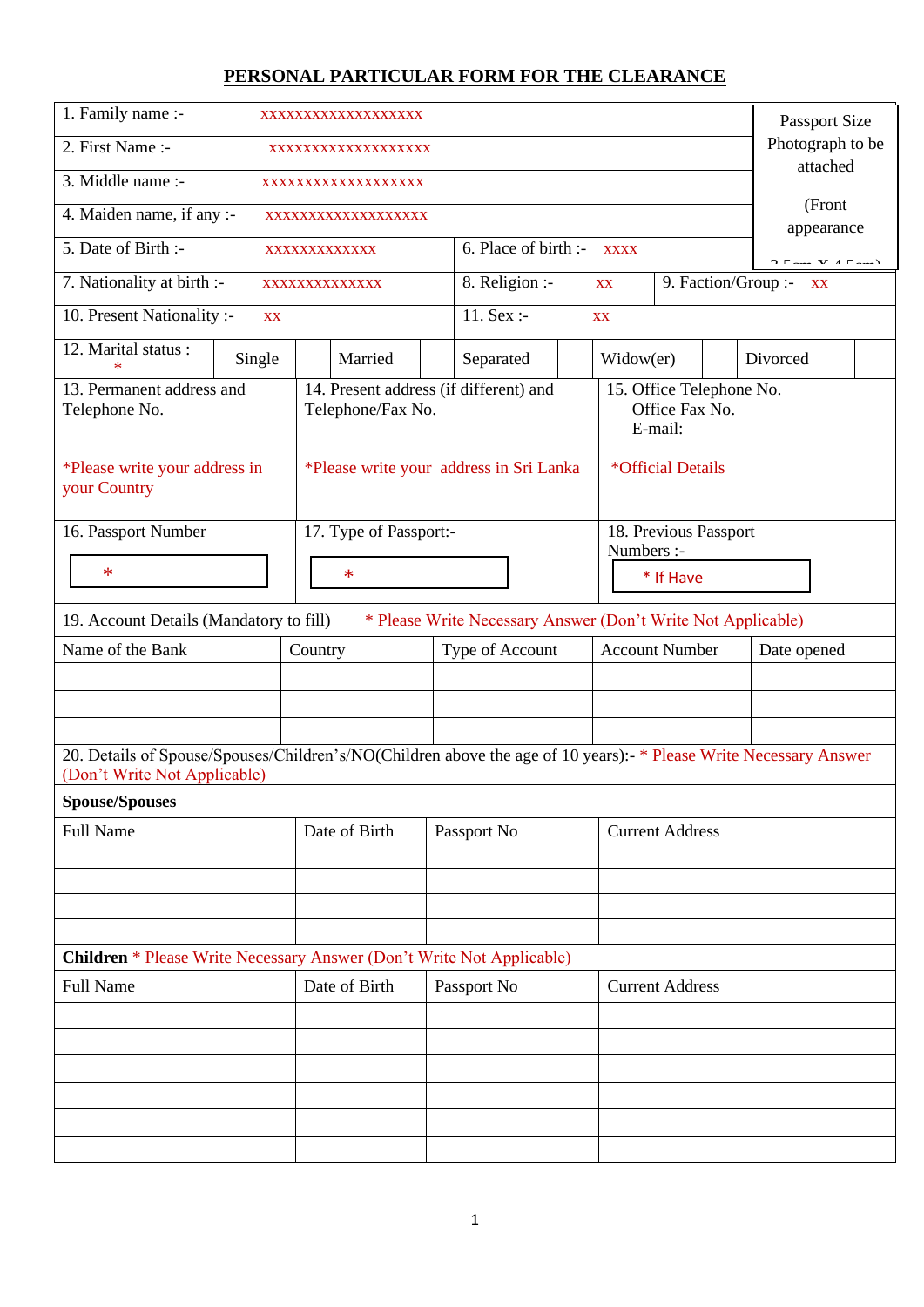### 21. Have you taken up legal permanent residence status in any country other than that of your nationality? If answer is "yes", which country? YES/ NO  $*$

| 22. Knowledge of Languages / Language Proficiency | Reading | Writing | Speaking |
|---------------------------------------------------|---------|---------|----------|
| ∗                                                 |         |         |          |
|                                                   |         |         |          |
|                                                   |         |         |          |
|                                                   |         |         |          |
|                                                   |         |         |          |

23. EDUCATIONAL QUALIFICATIONS (GIVE FULL DETAILS) – Please give exact titles of degrees translated to English. If you need more space attach additional pages.  $*$ 

| Name, Place and Country | Attended<br>To<br>From |  | Degrees and Academic<br><b>Distinctions Obtained</b> | Main stream of Study |
|-------------------------|------------------------|--|------------------------------------------------------|----------------------|
|                         |                        |  |                                                      |                      |
|                         |                        |  |                                                      |                      |
|                         |                        |  |                                                      |                      |
|                         |                        |  |                                                      |                      |

| 24. EMPLOYMENT RECORDS: Starting with your present post, list in reverse order every employment you |  |  |  |  |
|-----------------------------------------------------------------------------------------------------|--|--|--|--|
| have had. If you need more space attach additional page                                             |  |  |  |  |
| *Please write your Employment or Service Records (Don't Write Not Applicable)                       |  |  |  |  |
| Year of Service in the Post:<br>Title of Your Post:                                                 |  |  |  |  |
| Country:                                                                                            |  |  |  |  |
|                                                                                                     |  |  |  |  |

| <i>*Please fill all Details</i><br>25. Details of the 'Visit' (mandatory to fill)                                                                                             |
|-------------------------------------------------------------------------------------------------------------------------------------------------------------------------------|
| A. Exact Purpose of the visit to Sri Lanka                                                                                                                                    |
| * Please write Purpose of the visit Clearly (explain in full details)                                                                                                         |
| <b>B.</b> Programme of the visit (In Detail)                                                                                                                                  |
| * Please write the programme of your visit in Sri Lanka with full details                                                                                                     |
| <b>C.</b> Commencement and Termination of the Program :                                                                                                                       |
| *Please write time duration clearly as from DD/MM/Y to DD/MM/YY (please use<br>Date and Duration :<br>only this format to give the duration any other format is unacceptable) |
| <b>D.</b> If the purpose is related to lecturing/facilitation, Preaching, explain the suitability and qualification of                                                        |
| $\ast$<br>yourself to fulfill this purpose :-                                                                                                                                 |
| $\ast$<br><b>E.</b> Highest Qualification acquired in the relevant field :-                                                                                                   |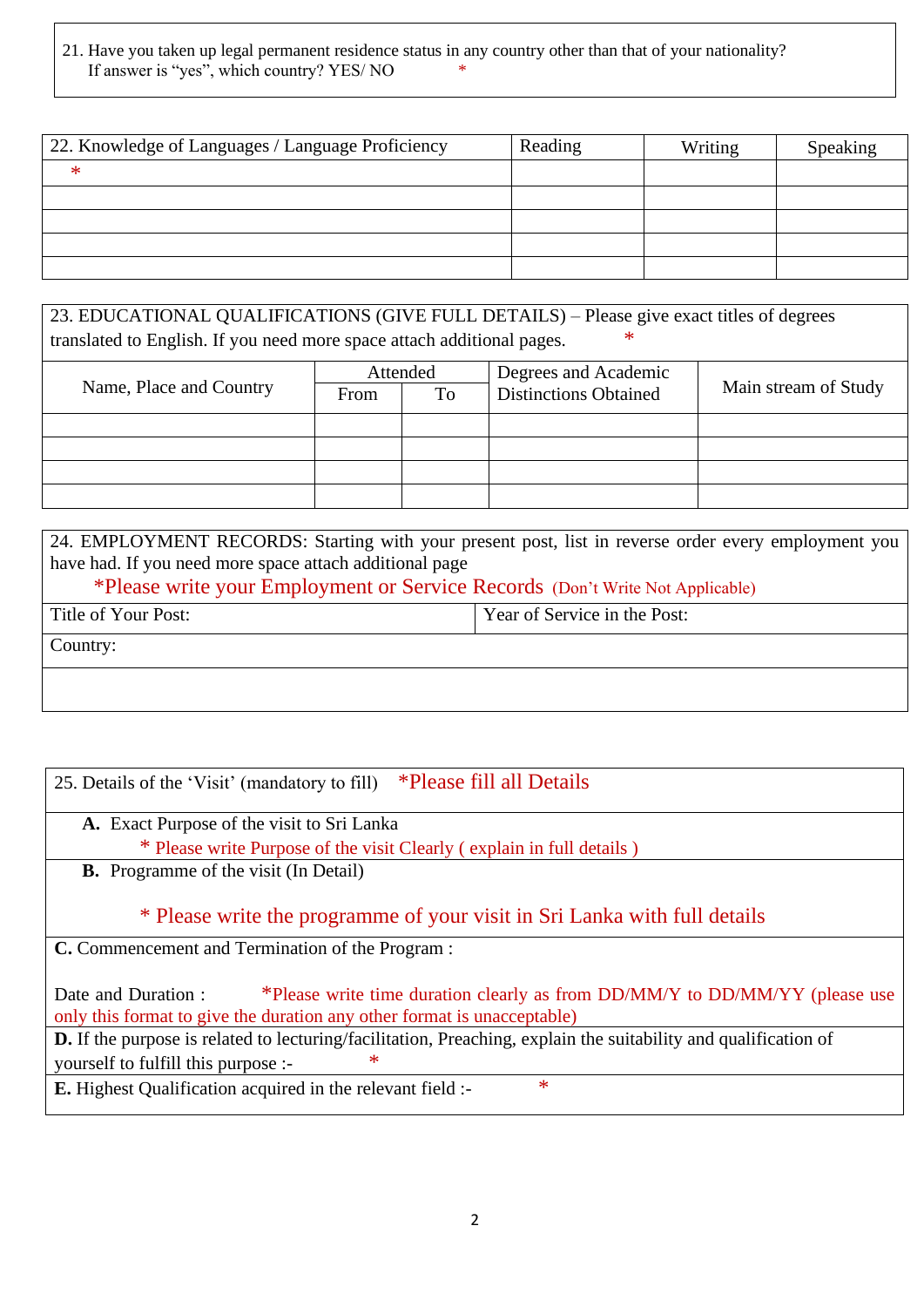| 26. Expected duration of Stay in Sri Lanka?      |                     |
|--------------------------------------------------|---------------------|
| From : $*$ DD/MM/YY                              | $To:$ * DD/MM/YY    |
| DETAILS OF STAY IN SRI LANKA :-<br>$\bullet$     |                     |
| a. Main Sponsor's Name :-                        | XXXXXXXXXXXXXXXXXX  |
| b. Address/Addresses :-                          | XXXXXXXXXXXXXXXXXX  |
| c. Contact Numbers :-                            | XXXXXXXXXXXXXXXXXX  |
| d. Email/Web addresses :-                        | XXXXXXXXXXXXXXXXXX  |
| e. Passport Number/ NIC No :- XXXXXXXXXXXXXXXXXX |                     |
| f. Country of Issue :-                           | XXXXXXXXXXXXXXXXXXX |

# 27. Co - Sponsor Details (If available) \* If unavailable write "no co-sponsor"

| <b>Full Name</b> | PP NO/NIC<br>(ID Card No) | Current Address &<br>Email | Telephone<br>No: | <b>Business Or</b><br>Occupation |
|------------------|---------------------------|----------------------------|------------------|----------------------------------|
|                  |                           |                            |                  |                                  |
|                  |                           |                            |                  |                                  |
|                  |                           |                            |                  |                                  |

| 28. Additional Accommodation Places during your stay in Sri Lanka. * |                     |               |  |  |  |
|----------------------------------------------------------------------|---------------------|---------------|--|--|--|
| Place                                                                | <b>Full Address</b> | Telephone No: |  |  |  |
|                                                                      |                     |               |  |  |  |
|                                                                      |                     |               |  |  |  |

| ∗<br>29. Tentative Itinerary of the Visit (In detail) |        |              |  |  |
|-------------------------------------------------------|--------|--------------|--|--|
| Duration/Date                                         | Place  | Purpose      |  |  |
|                                                       |        |              |  |  |
|                                                       |        |              |  |  |
| 30. Whether you travel alone to Sri Lanka? *          |        |              |  |  |
| <b>YES</b>                                            |        |              |  |  |
| N <sub>O</sub>                                        |        |              |  |  |
|                                                       |        |              |  |  |
| 31. If 'NO' provide details of Companions *           |        |              |  |  |
| Name                                                  | PP No: | Relationship |  |  |
|                                                       |        |              |  |  |
| 32. Amount of currency brought to Sri Lanka: USS      | $\ast$ |              |  |  |
|                                                       |        |              |  |  |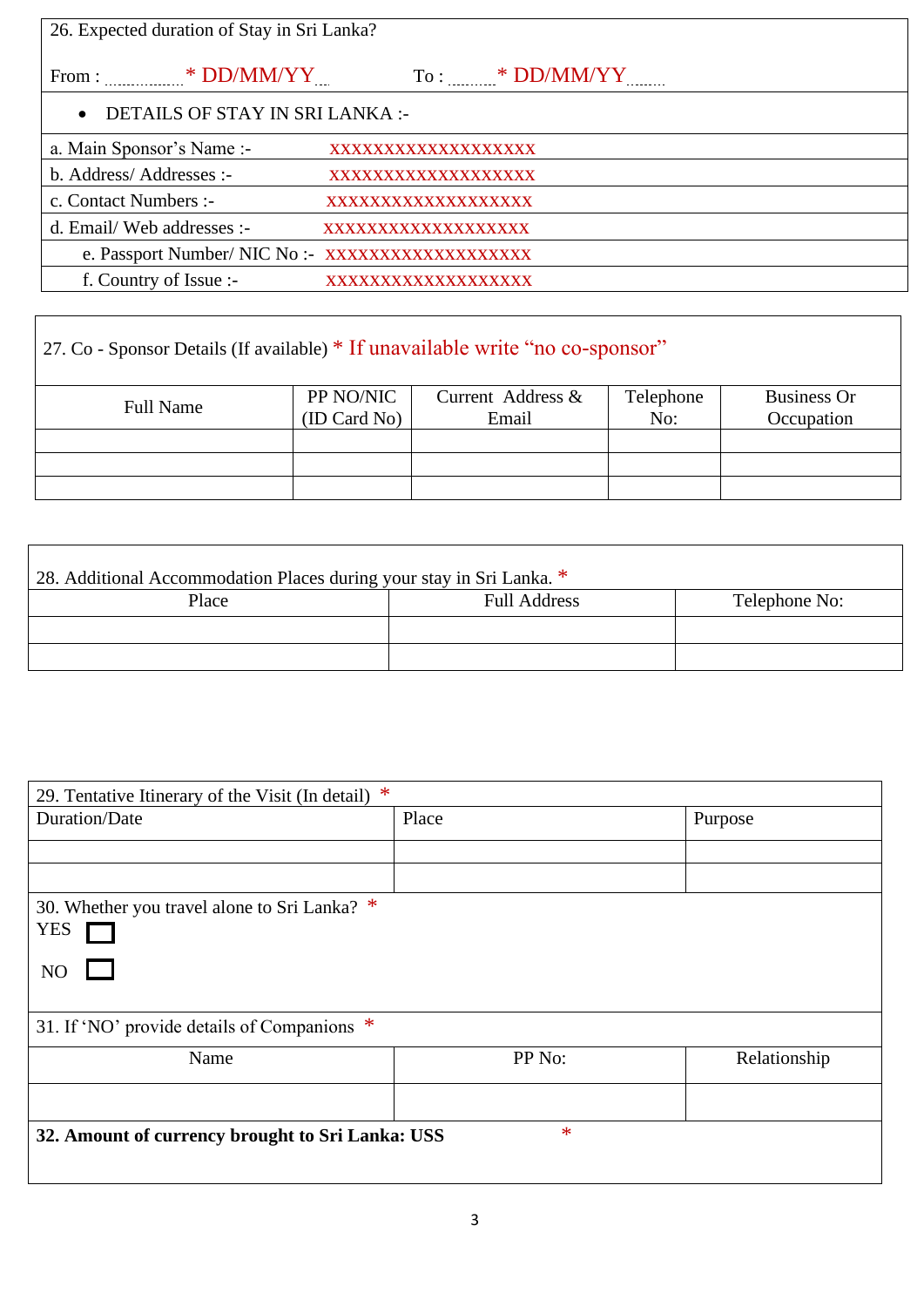| 33. Countries you have visited from 2009-2016. If you need more space attach additional pages.<br>∗                                                                                                                                                         |        |          |                                         |                         |  |  |  |
|-------------------------------------------------------------------------------------------------------------------------------------------------------------------------------------------------------------------------------------------------------------|--------|----------|-----------------------------------------|-------------------------|--|--|--|
|                                                                                                                                                                                                                                                             |        | Duration |                                         |                         |  |  |  |
| Country                                                                                                                                                                                                                                                     | Date   |          | Period of Stay                          | Purpose of<br>the visit |  |  |  |
|                                                                                                                                                                                                                                                             |        |          |                                         |                         |  |  |  |
|                                                                                                                                                                                                                                                             |        |          |                                         |                         |  |  |  |
| 34. Have you visited Sri Lanka previously (provide details)<br>$\ast$                                                                                                                                                                                       |        |          |                                         |                         |  |  |  |
| Duration                                                                                                                                                                                                                                                    | PP No. |          | Places visited / Addresses of<br>stayed | Purpose of<br>visit     |  |  |  |
|                                                                                                                                                                                                                                                             |        |          |                                         |                         |  |  |  |
|                                                                                                                                                                                                                                                             |        |          |                                         |                         |  |  |  |
|                                                                                                                                                                                                                                                             |        |          |                                         |                         |  |  |  |
|                                                                                                                                                                                                                                                             |        |          |                                         |                         |  |  |  |
| 35. HAVE YOUR EVER BEEN ARRESTED, INDICTED, OR SUMMOND INTO COURT AS A<br>DEFENDANT IN A CRIMINAL PROCEEDING, OR CONVICTED, FINED OR IMPRISONED FOR THE<br>VIOLATION OF ANY LAW (excluding minor traffic violations)? YES<br>If "yes", mention the details. |        |          | $NO$ $\Box$                             |                         |  |  |  |
| 36. Have you been refused by any country? If yes, provide details for further verifiction.                                                                                                                                                                  | ∗      |          |                                         |                         |  |  |  |
| 37. I certify that the statements made by me in answer to the foregoing questions are true, complete and correct<br>to the best of my<br>knowledge and belief.                                                                                              |        |          |                                         |                         |  |  |  |
|                                                                                                                                                                                                                                                             |        |          | Signature : $*$                         |                         |  |  |  |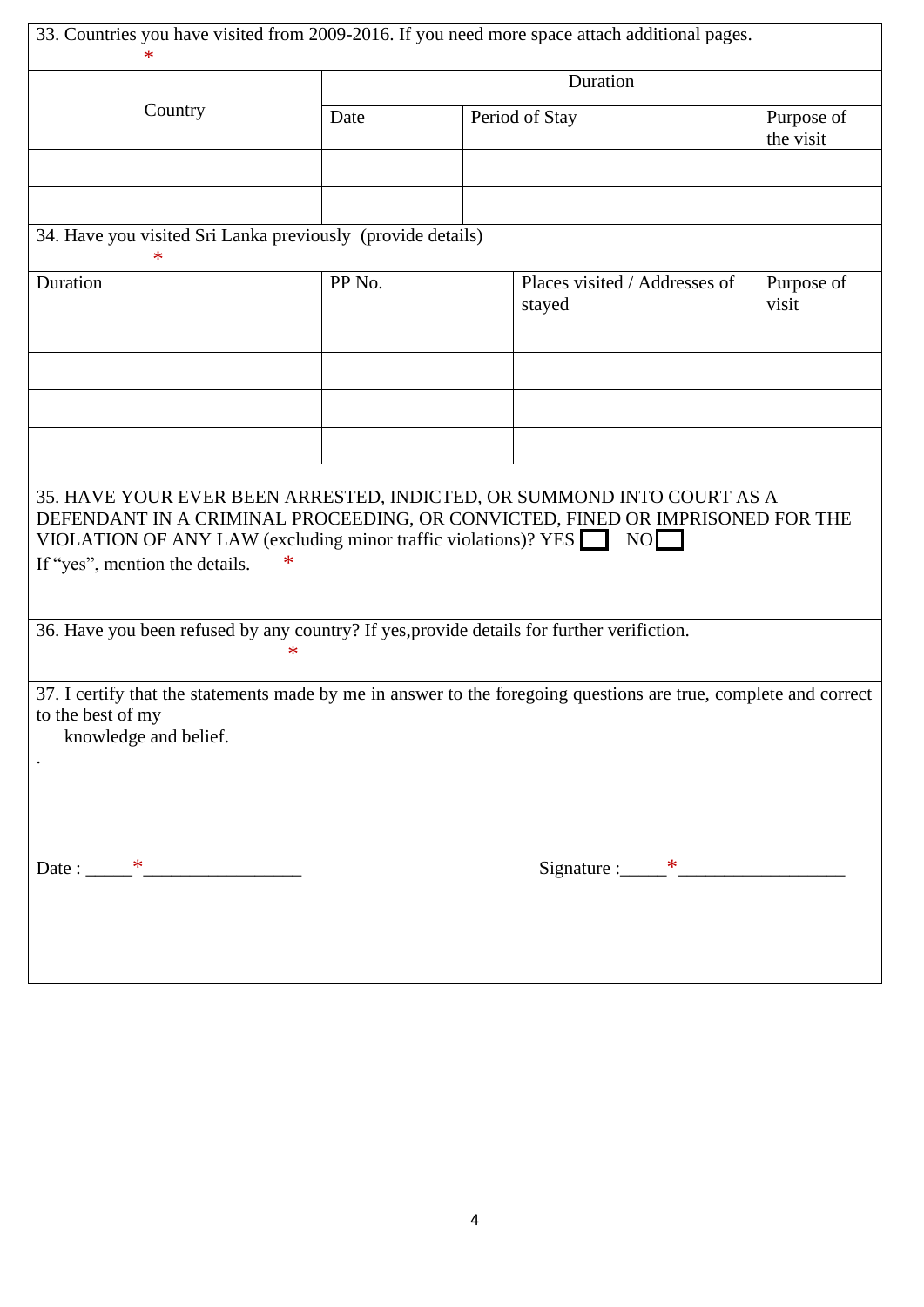**\*\* Every part of the form should be filled. Do not leave any part empty.**

**\*\*Try to avoid writing "not applicable". Instead write the reasons for not being able to fill that part.**

**\*\* Use the given format to write the duration of stay or programme. Do not write "one year, two year, until transferred etc…"**

**\*\*Do not use tipex or use any other correction fluid. If you made a mistake strike out that part and place your signature next to it.**

**\*\*Fill the original form correctly (with the photo) and then make 4 photocopies.**

**\*\*Do not write on the photocopies using pen/pencil.** 

**\*\*\*\* PLEASE FOLLOW THE INSTRUCTIONS AND FILL THE FORM CORRECTLY AND CAREFULLY.**